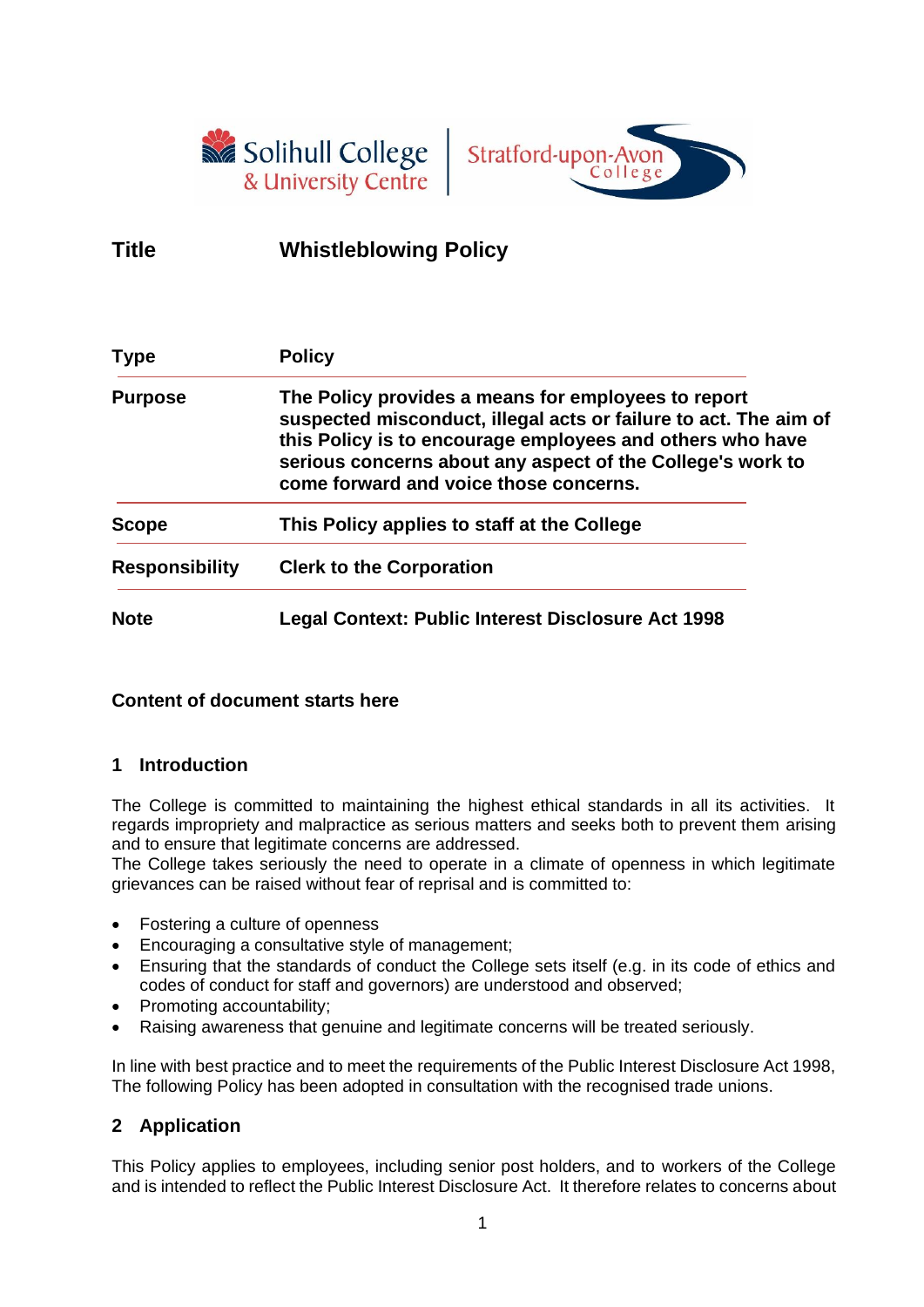matters of public interest. Section 4 sets out in more detail about issues which fall within the remit of the Policy.

The College also has in place a range of policies and procedures relating to the conduct and expectations of its staff and students. These include codes of conduct, grievance, disciplinary, malpractice and complaints procedures and a policy relating to suspicions of fraud, irregularity or impropriety. Allegations of injustice, discrimination or malpractice against individuals should normally be raised under these procedures.

Throughout this Policy, the term employee will be used to refer to the individual raising the concern.

Throughout this Policy, the term Clerk is used to refer to the Clerk to the Corporation. The document assumes that the Clerk is the first point of contact when a concern is raised. Section 7 below set outs the procedure where any allegations involve the Clerk.

## **3 Definition**

The term "whistleblowing" relates to the disclosure of information, in the public interest, when wrong-doing has been witnessed or observed in the organisation. It can be made by an employee or ex-employee of the organisation. The term can include both raising the matter internally (see 7.1 below) as well as a wider external disclosure. However, external disclosure is usually only used as a last resort by employees or workers when internal regulation and audit has failed to address appropriately the issues raised.

There is no legal definition of "whistleblowing" either within EC or UK law.

### **4 Remit**

Activities that fall within the remit of this Policy include:

- suspected fraud and financial irregularities;
- serious maladministration arising from the deliberate commission of improper conduct;
- unethical or dishonest activities which may be of a criminal nature including theft, corruption and bribery
- dangerous acts or omissions which create a risk to health, safety or the environment.
- failure to comply with a legal obligation or causing a miscarriage of justice.

The Policy does not cover matters which may arise from weak management rather than malpractice. Nor should the Policy be used by an employee to raise grievances about their personal employment situation.

Attention is drawn to the College's Financial Regulations and associated Procedures and to the College's policies on registering financial and personal interests which are part of the Codes of Conduct for staff and governors. Where there are allegations of fraud or financial irregularities, the College's **Anti-Fraud, Corruption and Bribery Policy, Procedure and Strategy** should be referred to.

### **5 Confidentiality**

An employee who raises a concern will have the right to have the matter treated confidentially and not to have their name disclosed to the alleged perpetrator of wrongdoing without their prior approval. However, it must be noted that in some instances the identity of the employee may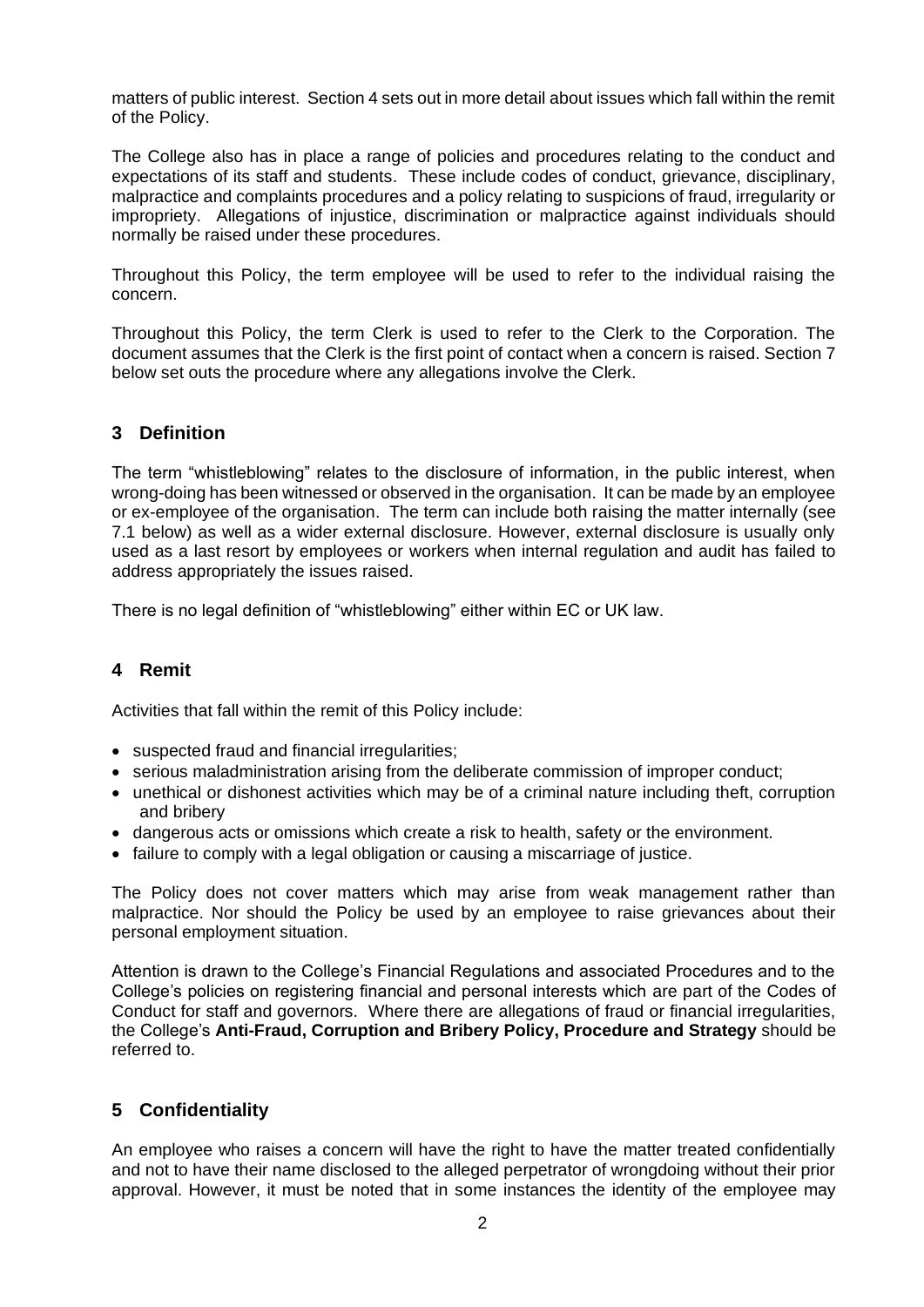need to be revealed to progress the concern, for example, when a disciplinary procedure needs to be undertaken.

#### **6 Protection for the Employee**

Employees who raise legitimate concerns about impropriety or malpractice in accordance with this Policy will not face any detrimental consequences. In particular, they will not be subject to harassment or victimisation. There is statutory protection (the Public Interest Disclosure Act, 1998) from dismissal or penalties imposed by employers for those who disclose information in the proper manner.

#### **7 Procedure**

#### **7.1 Reporting the matter**

If staff have reasonable grounds for believing that there is alleged malpractice of the type, for example, listed in section 4 above s/he should contact the Clerk to the Corporation immediately and set out the allegations having considered whether another College policy or procedure would be more appropriate to follow. The employee may raise their concern orally rather than in writing in order that confidentiality is not accidentally breached. A full note (which will not identify the employee) will be made by the Clerk and agreed with the employee raising the concern.

If it is suspected that the Clerk to the Corporation is involved in the concerns then the Principal should be the first point of contact. The Principal will advise the Chair of the Corporation. Similarly, if it is suspected that both the Principal and the Clerk are involved, the Chairman of the Corporation should be the first point of contact. Where an allegation includes the Chair of the Corporation, the Clerk should advise the Vice-Chair of the Corporation and the Chair of the Audit Committee and the Principal.

The Clerk will consider the concern raised and if it does not fall within the remit of this procedure, the employee will be so advised and referred to the appropriate procedure e.g. grievance, harassment etc.

If the complaint falls within the remit of this procedure then, the Clerk will arrange for an appropriate investigation to be carried out and will advise the Chair of the Corporation, the Chair of the Audit Committee and the Principal, as appropriate.

All responses made to the employee will be in writing and sent to their home address. The Clerk will respond to the employee, as set out below, within 5 working days of the concern being raised:

- a written acknowledgement of the concern
- an indication of how the College will deal with the matter
- an estimate of how long it will take to provide a final response
- whether initial enquiries have been made
- whether further investigations will take place and if not, the reason of this
- information on staff support mechanisms.

In most cases you should not find it necessary to alert anyone externally, however, the law recognises that in some circumstances it may be appropriate for you to report your concerns to an external body, such as a regulator. It will very rarely, if ever, be appropriate to alert the media. We strongly encourage you to seek advice before reporting a concern to anyone external. The independent whistleblowing charity, Public Concern at Work,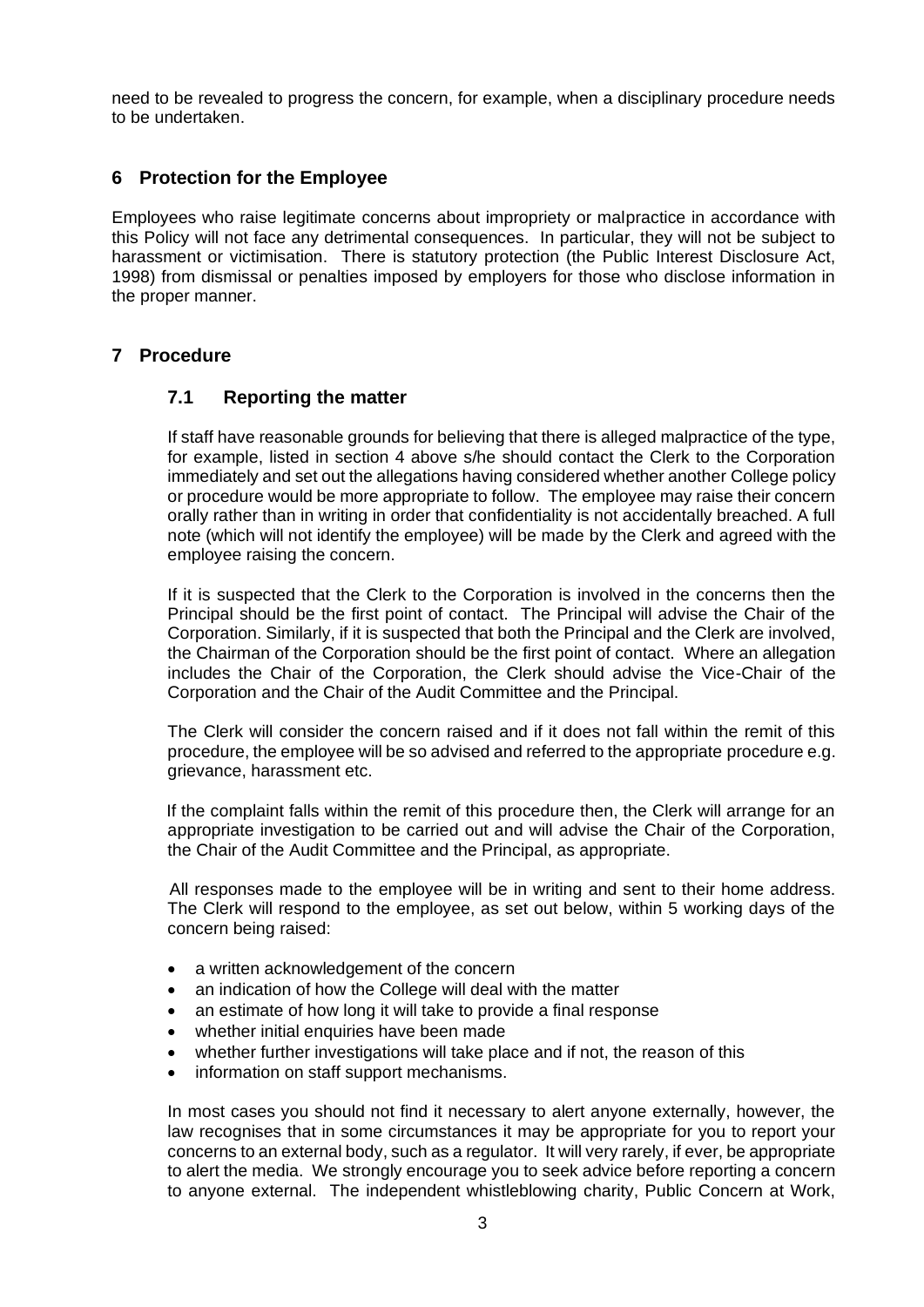operates a confidential helpline. They also have a list of prescribed regulators for reporting certain types of concern. Their contact details are as follows:

- Helpline: (020) 7404 6609 Protect Advice Line: 020 3117 2520 (\* option 1)
- Email: [info@protect-advice.org.uk](mailto:info@protect-advice.org.uk)
- Website:<https://protect-advice.org.uk/>

You may also wish to discuss your concerns with your union representative.

#### **7.2 Investigation**

The Clerk will investigate the matters raised unless he/she considers that the nature of the complaint is such that the services of the internal auditors or financial statements auditors would be more appropriate. If this applies, then the Clerk must make a recommendation to the Chair of the Audit Committee that the auditors are appointed/commissioned to undertake an investigation. The Chair of the Audit Committee might want to convene a special meeting of the Audit Committee to consider this recommendation. Such meetings will be arranged by the Clerk.

The Clerk has authority to request and obtain information required in connection with the investigation and to meet with employees, workers etc. Any meetings involving employees will be conducted in consultation with the Vice Principal, HR & Student Services.

### **7.3 Criminal Activity**

If there is evidence of criminal activity then the police will be informed by the Clerk without delay. The Chair of the Corporation, the Chair of the Audit Committee and the Principal will be notified prior to this action being taken, as appropriate.

### **7.4 Timescale**

Where possible, the investigation will be completed within 15 working days of the concern being raised. However, it should be noted that investigations may take longer depending on the complexity and gravity of concerns raised.

Where the auditors are conducting the investigation, they must report back to the Audit Committee within a time scale agreed by the Audit Committee. The Audit Committee will then make a report to the Corporation, as appropriate. The Clerk will arrange any meetings required in the usual way.

### **7.5 Response**

The Clerk will inform Chair of the Corporation, the Chair of the Audit Committee and the Principal of the concern raised and, when known, the outcome and any action proposed. *Consideration will also be given to the need to advise stakeholders, where appropriate, of the concerns raised and/or the outcomes from any investigations.*

At the conclusion of the investigation, a report will be prepared for the next scheduled meeting of the Audit Committee setting out the concerns raised, the outcome of the investigation and any actions proposed. In the event of a prolonged investigation, the Audit Committee will be advised of progress at each of the scheduled meetings.

The Clerk will inform the employee raising the concern on the outcome of the investigation and on any actions proposed. If the investigation is prolonged, then the Clerk / Auditors will keep the employee who raised the concern informed, in writing, as to the progress of the investigation and as to when it is likely to be concluded.